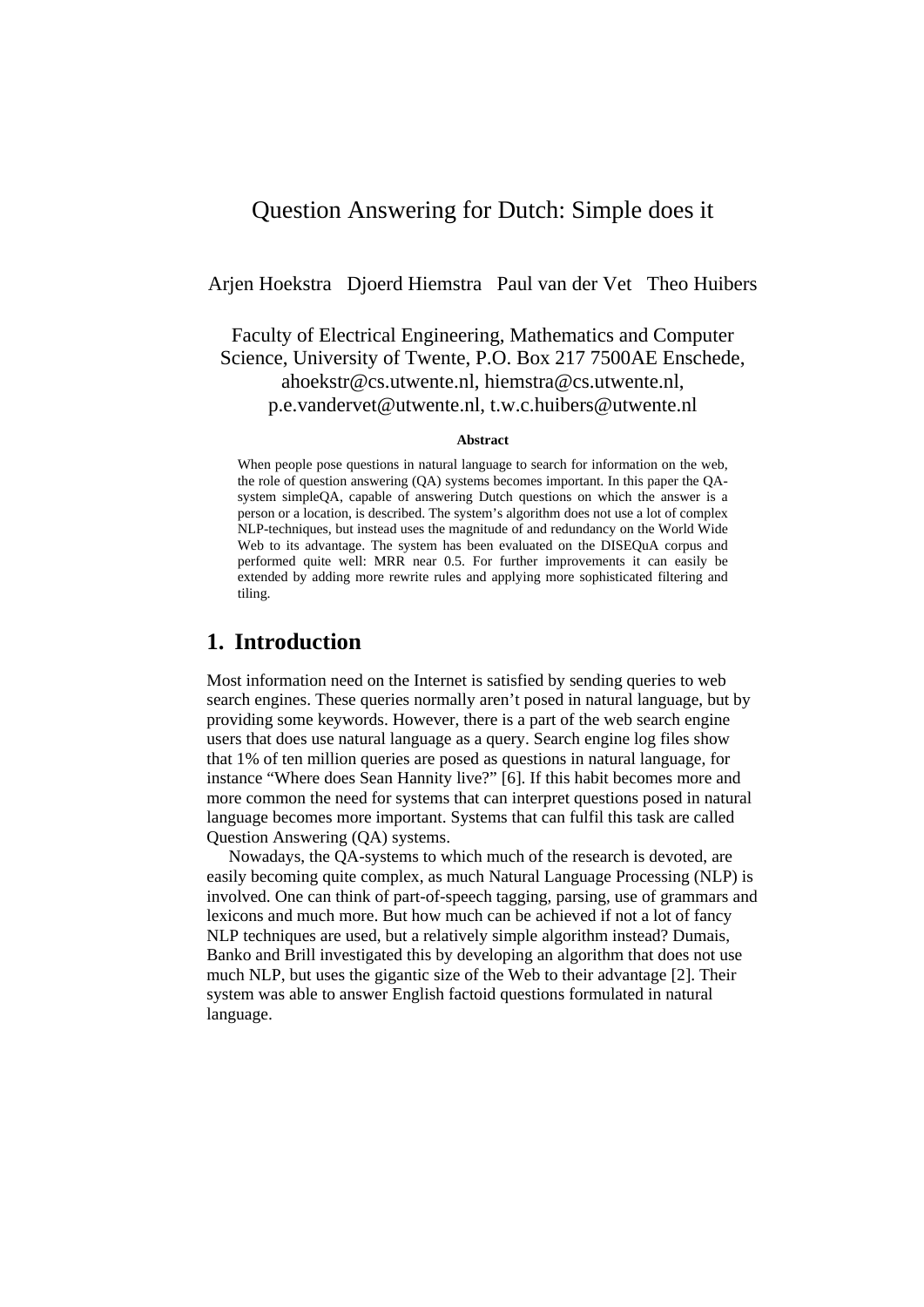The main goal of this research is to examine whether their method is a feasible one, only this research will focus on Dutch questions instead of English. This study is limited to questions on which the answer type is a person or a location.

In the following section the method used to design and implement the simpleQA-system is described. Afterwards the results of an evaluation performed on the system are presented and discussed. Finally conclusions will be drawn and recommendations for future work will be made.

# **2. The simpleQA system**

The simpleQA system was designed making use of the algorithm as described in [2]. This algorithm is composed of the following steps:

- 1. Question analysis
- 2. Query rewriting/weighting
- 3. Web retrieval
- 4. N-gram mining and filtering
- 5. N-gram tiling
- 6. Pick top N-gram

The system consists of five core components: Analyzer, Retriever, Extractor, Tiler and Selector. These components and their relation to the algorithm steps will be described in the next paragraphs. Some parts of the architecture of a QAsystem from van Langen [4], personQA, were reused for the development of simpleQA.

### **2.1. Analyzer**

The purpose of the analyzer is to convert a question in multiple queries which can be sent to a search engine. This is accomplished by analyzing what kind of question is posed and subsequently rewriting the question in multiple queries and weighting each of these queries.

#### **Question analysis**

Two types of questions can be posed: questions on which the answer is a person or questions on which the answer is a location. The system does not have to distinguish between these kinds of questions, because the answer type is the same (a named entity). But it has to recognize what kind of pattern the question contains. Patterns are recognized by making use of regular expressions, using only limited knowledge of natural language. Only question words and auxiliary verbs are recognized. Based on this information, positions of VP's and NP's in the sentence are determined. No grammar or part-of-speech tagging is used. The possible Dutch person question patterns that can be distinguished can be found in Table 1.One might think of other kinds of Dutch person questions (like "Hoe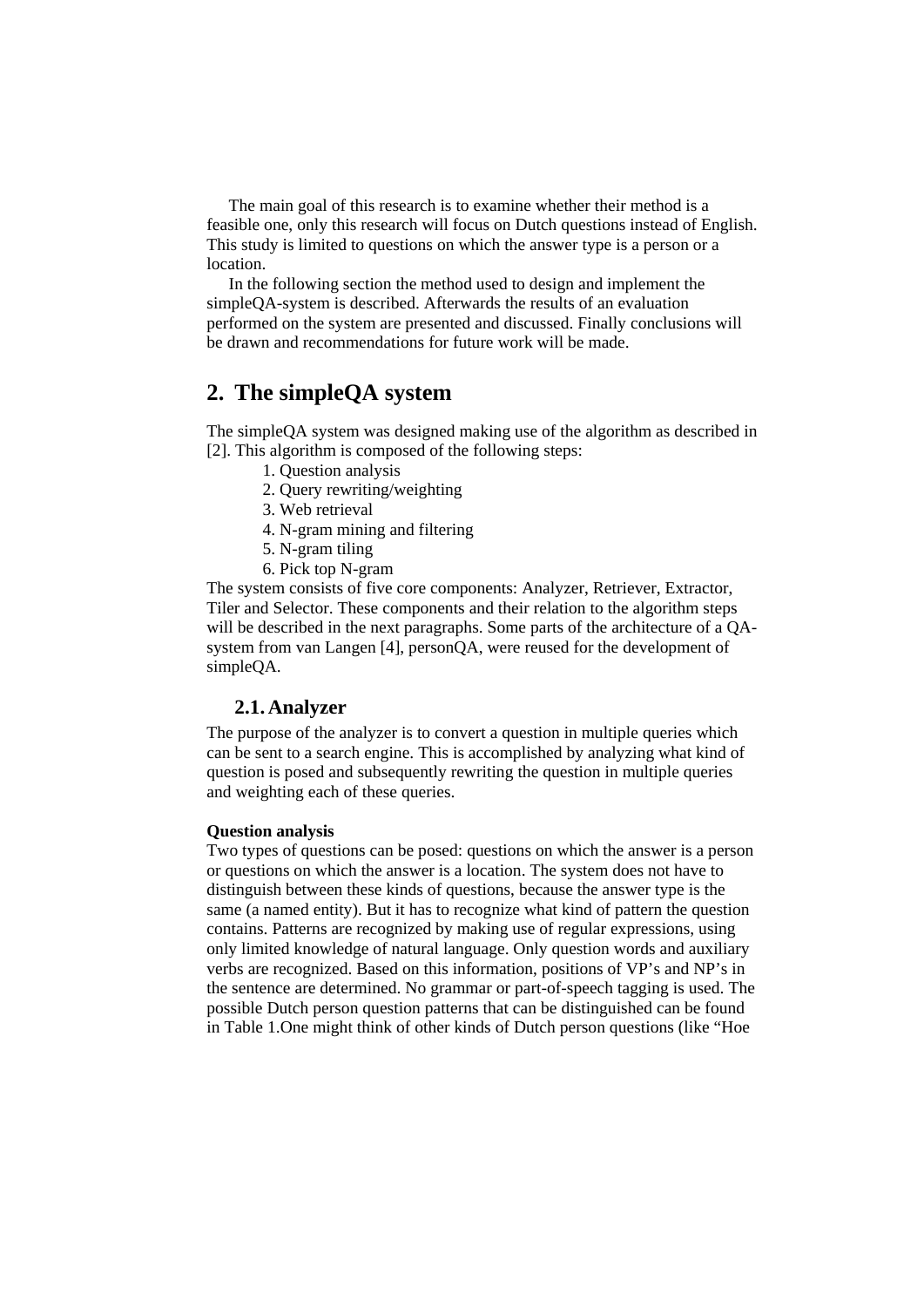luid(t|de) de ([Adj/Prefix]) naam van [NP]?") which are not covered by the rewrite rules of the system. The reason for this is that those are considered as old fashioned, they are not used much anymore in everyday conversations and hence it will not be likely they will be used when posing questions. However the system can handle these questions by making a simple "AND" query of the nonstop words. It just does not add any other queries.

The possible location question patterns that can be recognized can also be found in Table 1.The pattern "Waar vond [NP] plaats?" is an example of a more aimed pattern. It also fits in "Waar [VP]?" but by explicitly recognizing it, better queries can be made. In the future the same can be done for queries like "Waar bevindt [NP]?" or "Waar ligt [NP]?" to boost the system's performance. A second thing that could catch the eye is that some location patterns much resemble person patterns. "Welk(e) [NP] is [NP]?" and "([Prep]) welk(e) [NP] [VP]?" are even exactly the same and thus merged in the question analysis part. Also "Wat is [NP]?" is merged because it is almost the same as "Wie is [NP]?". As the question words are stripped of the question and both are three letter words the same query rewriting can be applied.

| Tuble 1.1 erson und locullon question putterns |                                   |  |  |  |
|------------------------------------------------|-----------------------------------|--|--|--|
| <b>Person question patterns</b>                | <b>Location question patterns</b> |  |  |  |
| Wie is $[NP]$ ?                                | Wat is [NP]?                      |  |  |  |
| $([Prep])$ wie $[VP]$ ?                        | Welk(e) [NP] is [NP]?             |  |  |  |
| Welk(e) [NP] is [NP]?                          | $([Prep])$ welk(e) [NP] [VP]?     |  |  |  |
| $([Prep])$ welk(e) [NP] [VP]?                  | Waar vond [NP] plaats?            |  |  |  |
| Hoe heet(te) $[NP]$ ?                          | Waar [VP]?                        |  |  |  |
| Wat is/was de ([Adj]/[Prefix]) naam van [NP]?  |                                   |  |  |  |

*Table 1. Person and location question patterns* 

#### **Query rewriting and weighting**

For each question one or more queries are constructed. Two other variables are added to the query: the direction in which the answer is expected and the weight of the query. Direction can be "LEFT", "RIGHT" or "ANYWHERE".

Direction is only added when it is absolutely certain the answer must be in that direction. For example when the question "Wie is de minister-president van Nederland?" is posed, the query ["de minister-president van Nederland is?"] is constructed. One would expect the answer to be to the right of this query. However, there can well be web pages which contain something like "Jan-Peter Balkende, de minister-president van Nederland is vanochtend aangekomen in…". When in this case the direction "RIGHT" is added the correct answer will not be found in this snippet. Hence instead of "RIGHT", "ANYWHERE" is applied to the query.

The weight component is an integer value between 1 and 5 and is determined by the likelihood of finding a correct answer with the query. For a question like "Wie was president van de Verenigde Staten tijdens de Tweede Wereldoorlog"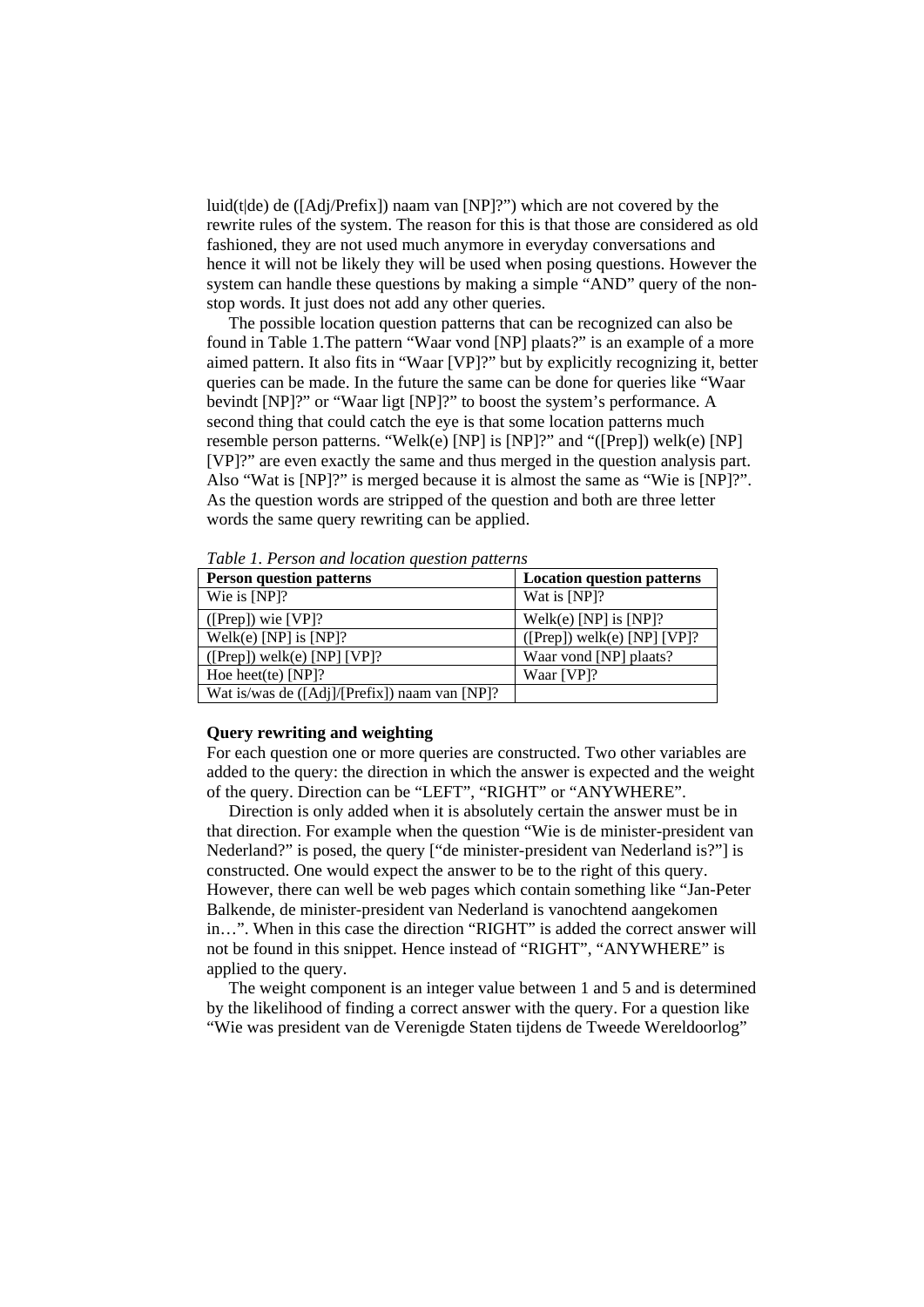it is more likely to find a correct answer with ["was de president van de Verenigde Staten tijdens de Tweede Wereldoorlog"] than with [president AND Verenigde AND Staten AND tijdens AND Tweede AND Wereldoorlog]. Weights will be used later on to score possible answers. All query details units (query itself, direction and weight) constructed for a question are passed on to the retriever.

### **2.2. Retriever**

The Retriever implements the algorithm's third step: **web retrieval**. The search engine used for the QA system is Google. With help of the Google API [3] a maximum of 1000 queries a day can be sent to Google, which is able to return the data found by the queries in different formats. The query received from the Analyzer is sent to Google. The web pages found are restricted to pages in Dutch and a maximum of forty pages is returned. This is less than the number of pages that yielded the best results for [2], which were 200 pages. But because the collection of Dutch web pages is significantly smaller than the English one, the number of pages should be less. Otherwise to many nonsense answers will be retrieved. For each web page a snippet, which contains all of the query words, is extracted. Only unique URL's are investigated, as each query is weighted, it does not matter whether a different query returns the same web page. High weighted queries are the first ones to be sent, so it is guaranteed the highest weight is applied to a web page. All unique URL's are sent, together with their weights and answer directions from the analyzing part, to the Extractor.

### **2.3.Extractor**

The Extractor's goal is to **mine N-grams** from the snippets and to **filter these N-grams**. An N-gram is just a sequence of N words. It returns a set with possible answers mapped on their weights. Each snippet passed through by the retriever is examined by the Extractor. The snippet is searched for possible answers in the direction provided by the query details. Possible answers are then filtered. Named entity recognition is performed by matching regular expressions. When a duplicate answer is found, its score is added to the score of the existing answer. Finally one other filter is applied to each answer: when an answer is contained in the question it is considered as an unwanted answer and removed from the map. The candidate answers are now further examined by the Tiler.

### **2.4.Tiler**

The Tiler performs the **N-gram tiling** part of the algorithm: answers with matching components are merged. To accomplish this, the Tiler runs through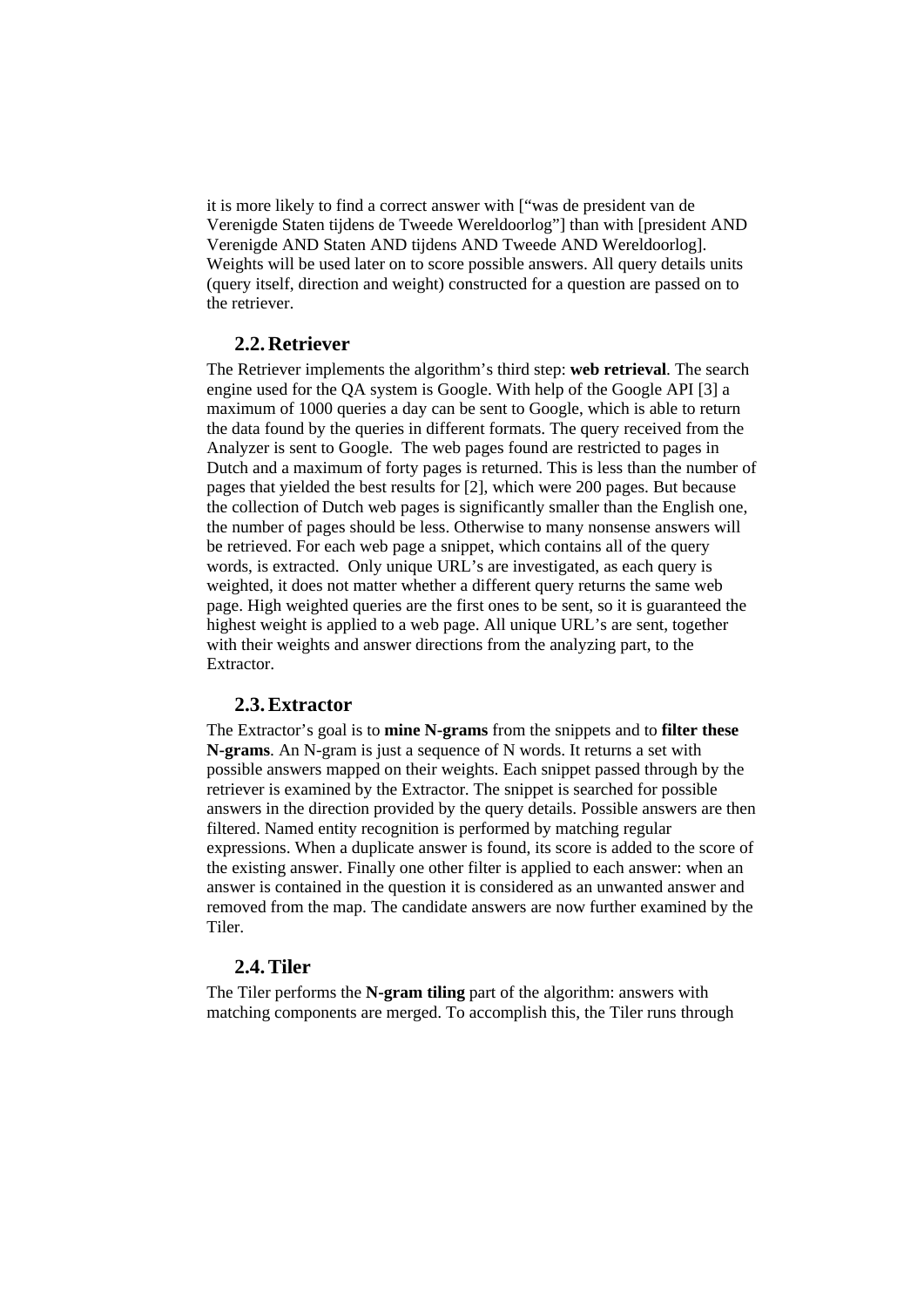the set of possible answers. When two different answers contain the same components they can be tiled. For instance, when possible answers are 'Balkenende' and 'Jan Peter Balkenende' these will be combined into one answer 'Jan Peter Balkenende'. The actual tiling is only performed when the score of the answer which contains the other answer is higher than the score of the other answer itself. Otherwise there would be a high chance on bad tiling. The map of tiled answers is now passed on to the Selector.

### **2.5. Selector**

The selector creates a ranked list of ten answers where the **best ranked can be picked as the actual answer** on the question. Answer formulation only consists of the answer itself. Parts of the question could be included (by distinguishing patterns again) in the answer formulation, but this is quite trivial and does not make answers on this kind of factoid questions more valuable.

## **3. Evaluation**

In this section the evaluation of the simpleQA-system will be discussed. The first paragraph describes the used evaluation method, the second paragraph presents the results and in the final paragraph a brief discussion of the results will be given.

### **3.1.Method**

To evaluate the developed system two question sets (a person set and a location set) were presented to the system. The questions originated from the DISEQuA corpus [5], which was developed for the Cross Language Evaluation Forum (CLEF). Because the answer type of each question was marked in this corpus, person and location questions could easily be extracted from it. Another advantage of using this corpus is that van Langen's personQA-system [4] and Bouma's system Joost [1] also used this one. Hence the systems can be compared well by using the same test corpus. Just like the evaluation of personQA, person answers are also considered correct when only the last name is correct. For instance, for the question "Wie is de Italiaanse minister van buitenlandse zaken?", "Franco Frattini" and "Frattini" are both considered to be correct answers.

### **3.2. Results**

The test results contained questions for which no answers were available in DISEQuA. These questions were removed leaving 87 person questions (from a total number of 90 in DISEQuA) and 72 location questions (from a total number of 85 in DISEQuA). The person questions are compared to the results of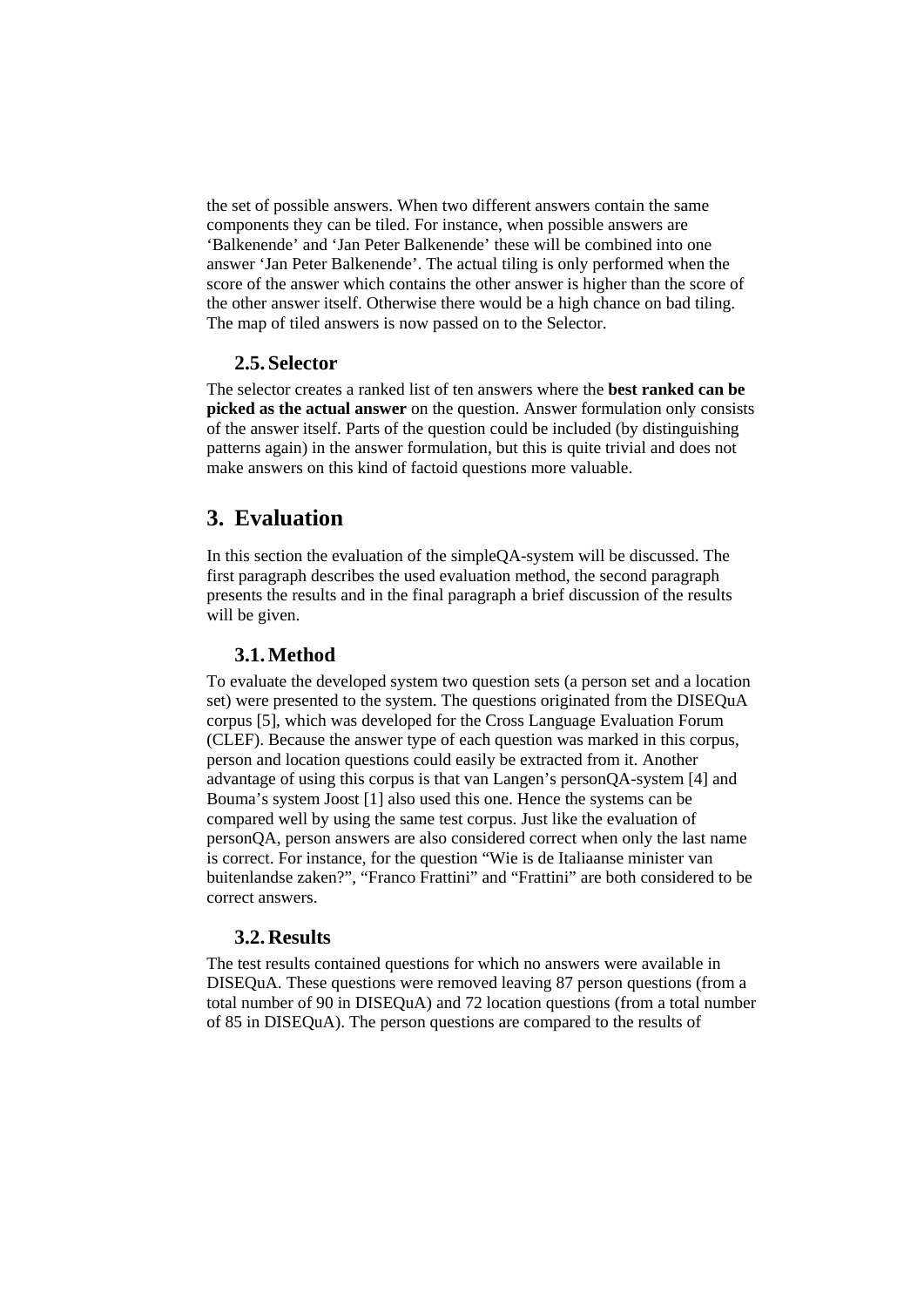personQA [4] and Bouma's system Joost [1]. The Joost system was evaluated more restrictive (only exact answers correct and only the top five answers were considered).

From Table 2 one can conclude the scores of van Langen's personQA system are improved by implementing our algorithm. The simpleQA system achieves an MRR of 0.4844 opposed to 0.2909 of personQA. When applying a paired sample t-test the difference between the MRR's proves to be significant at the .01 level. Also the percentage of answers found and the percentages first answers correct are higher than those of personQA. Compared to Joost, the MRR, the percentage of first and found answers are all slightly lower. Because further results of Joost were not available the significance of the MRR difference could not be determined.

The location question results are slightly lower than those of the person questions, but they are in the same range. For the location results no systems were found which performed a similar evaluation.

|                             | <b>Person questions</b> |          |        | <b>Location questions</b> |
|-----------------------------|-------------------------|----------|--------|---------------------------|
|                             | simpleQA                | personQA | Joost  | simpleQA                  |
|                             | 87                      | 87       | 87     | 72                        |
| <b>MRR</b>                  | 0.4844                  | 0.2909   | 0.5804 | 0.4350                    |
| <b>Answers found</b>        | 63.2 %                  | 46.0%    | 65.5 % | 56.9%                     |
| <b>First answer correct</b> | 40.2 %                  | 20.7 %   | 52.6 % | 36.1 %                    |

*Table 2. Results on the CLEF person and location question set* 

The Microsoft researchers [2], who used the same kind of algorithm as simpleQA, tested on an English TREC-9 question set and thus cannot be compared in a good way. It does, just like Joost, only consider the top five ranked answers and their test set contained more kinds of factoid questions than just location and person. It obtained an average MRR of 0.507 and found answers on 61% of the questions.

#### **3.3. Discussion**

In general the simpleQA system seems to perform quite well. It improved the score of personQA significantly and got a lot closer to scores of Joost. Of course it can still be improved. When analyzing the results some issues attract attention.

The first one is the number of "welk(e)" (which) – question that are answered incorrectly. This is 76 % of the total of person "welk(e)"-questions and 44% of the location ones. An explanation for this is that there are not many rewrite rules for this kind of questions, because one would need to apply more NLP to determine the parts of speech. For example, one would like to rewrite a question like "Welke Franse ex-minister werd tot een gevangenisstraf veroordeeld wegens corruptie?" into ["werd tot een gevangenisstraf veroordeeld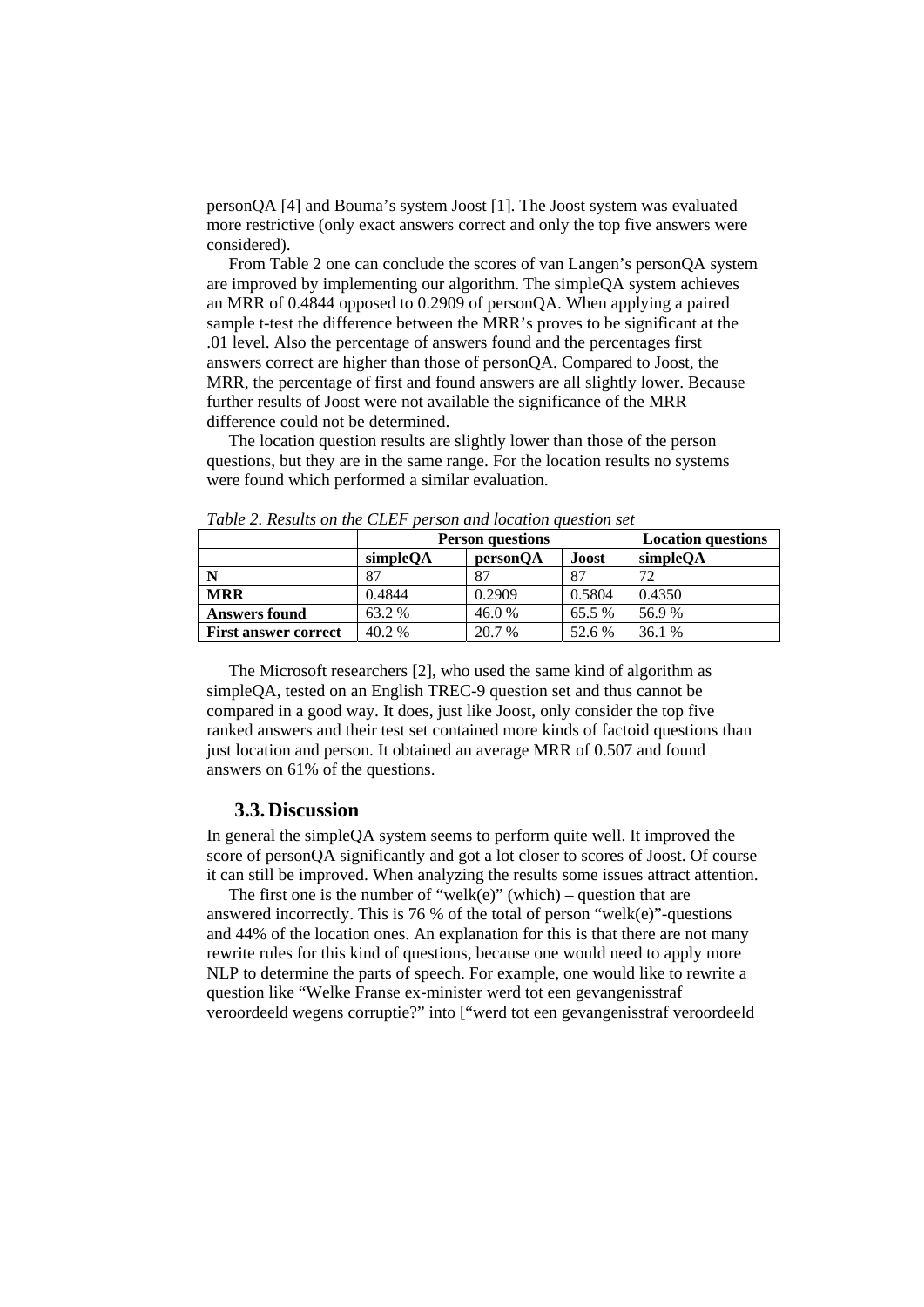wegens corruptie" AND "Franse ex-minister"]. But to accomplish this one would have to know where the NP starts and ends. This would make things much more complicated. One could for instance determine where the verb is in the sentence to determine the end of the NP, but for this part-of-speech tagger would be needed. So, because there were less rewrite rules and hence not so many queries for "welk(e)"-questions, the system performs a less focused search, which results in worse answers.

Another matter that catches the eye is the way of responding on questions that require a very specific location as an answer. A lot of these questions were answered incorrectly. One logical explanation of this issue is that because the answer has to be very specific it is hard to find exactly that answer. An answer like "Pretoria" (on the question "Wat is de hoofdstad van Zuid-Afrika?") is easier to find than "25 kilometer ten westen van Bonn" (answer of the question "Waar ligt Euskirchen?"), because it is less specific. A second explanation for this matter is the use of the named entity filter causing to miss some answers. Because it is quite restrictive to avoid nonsense answers (for example by discarding answers starting with stop words), it could also remove this kind of answers. In the future the filter could be made somewhat more intelligent to adapt itself for this kind of questions.

Questions which the system can handle very well most of the time are questions like "Wie is de president van….?" or "Wat is de hoofdstad van…?". For thiskind of questions a lot of web pages are available and hence there is more information available to base an answer on.

### **4. Conclusions and future work**

The main goal of this research was to determine whether the approach to use data redundancy on the Web for question answering, as described by Dumais, Banko and Brill [2], is also suitable for Dutch questions. To investigate this, their algorithm was implemented in the core of a former made QA-system by van Langen [4]. Subsequently the developed system, simpleQA, was evaluated on a CLEF corpus. Evaluation proved simpleQA significantly outperforms van Langen's system. Bouma's system, Joost [1], performs better, but this system uses a full-strength Dutch dependency parser. Whereas Bouma claims that advances in QA should come from "strengthening the Dutch NLP infrastructure", we believe that there is a lot of room for improvement using simple retrieval techniques that take advantage of the redundancy on the World Wide Web.

The scores between the Microsoft system and simpleQA cannot be compared one on one, because the systems capabilities and the evaluation methods are not the same. However, despite these differences, the scores of simpleQA and the Microsoft system seem quite similar. The Microsoft system method was more